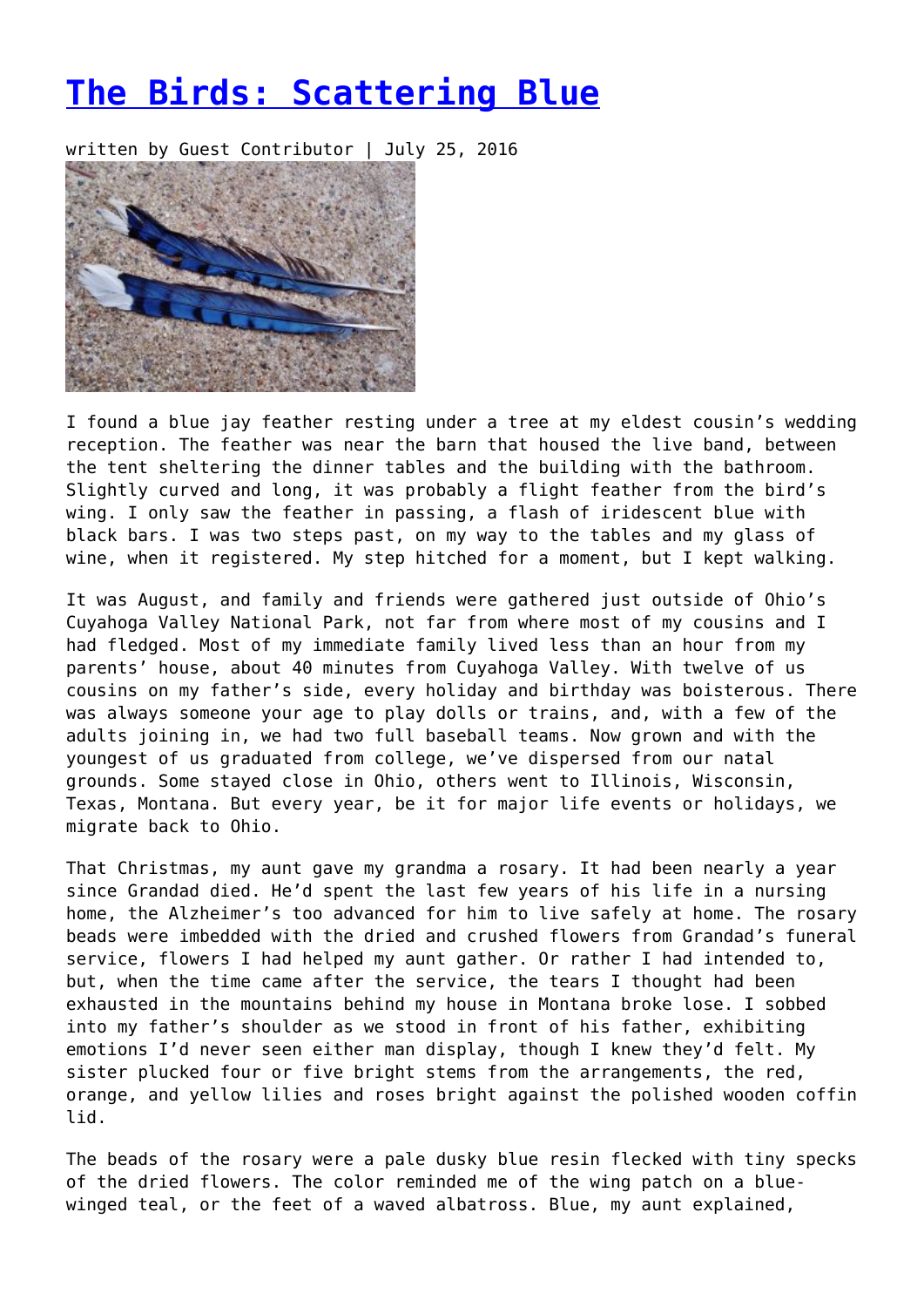because Grandad's eyes were blue, and because he always wore blue plaid button-up shirts. We passed the rosary around the room, everyone's hands cupping, admiring. When it got back to Grandma she held the beads lightly in her hands another moment before putting them back into their small velvet pouch.

Blue jays are striking birds. At first glance, you notice the blue. They have a plain, bright blue head with a crest, and will raise and lower this crest depending on their aggression level. When smoothed to a point, like a slickbacked mobster's haircut, the jay is calm. Nothing has them riled up; no predators are nearby, nothing is threatening their family or their food source. When the crest is raised, feathers standing up like a shield, the jay is agitated, yelling at some affront either real or imagined. A black line extends from the base of the crest under their chin, like a necklace, and then up the other side. Another black line runs from their bill through their eye to the black behind the crest, and there is a splash of white, like mime's makeup, above and below this line.

The feathers on their wings and tail are a slightly iridescent, darker blue, barred with black lines. Each wing, when extended, has two stripes of white: one near the middle, the second along the bottom edge of the wing. There is white along the outer tail feathers too, only visible when the tail is spread in flight. Underneath, a blue jay's chest and stomach are a creamy gray, blending to white near its legs. Their legs are a slate-gray-black, with four long toes on each foot, each toe with a strong, curved claw. Thoreau called them "delicately ornamented," and Audubon "physical perfection."

Growing up, I didn't pay much attention to blue jays. They were relatively big and easy to identify, and therefore not quite as interesting or challenging as the other birds. Colorful, yes, but common. It's funny what we take for granted as children, and how biological splendor in the backyard doesn't get a second look.

A year after I graduated from college, I spent six months in Erie, Pennsylvania, working as a field biologist banding migrating songbirds. In the fall, these birds—tiny hummingbirds, warblers, thrushes, orioles—moved south from Canada to cross Lake Erie, on their way to their wintering grounds in Central and South America. In the spring, the birds headed north, to breeding grounds in the boreal forests or on the Arctic tundra. My coworkers and I set up nets to capture these migrants. Once caught, we would identify and band the birds, releasing them unharmed with a bright metal band clamping around their leg, a permanent identification bracelet.

We sometimes caught blue jays in our nets, some of the largest birds we were equipped to band. The jays would barely fit in a single hand, nearly four times larger than the warblers or chickadees more often caught in our nets. We recorded basic information for each bird we banded; their age, sex, weight. Adult blue jays have black barring on their wing feathers, while the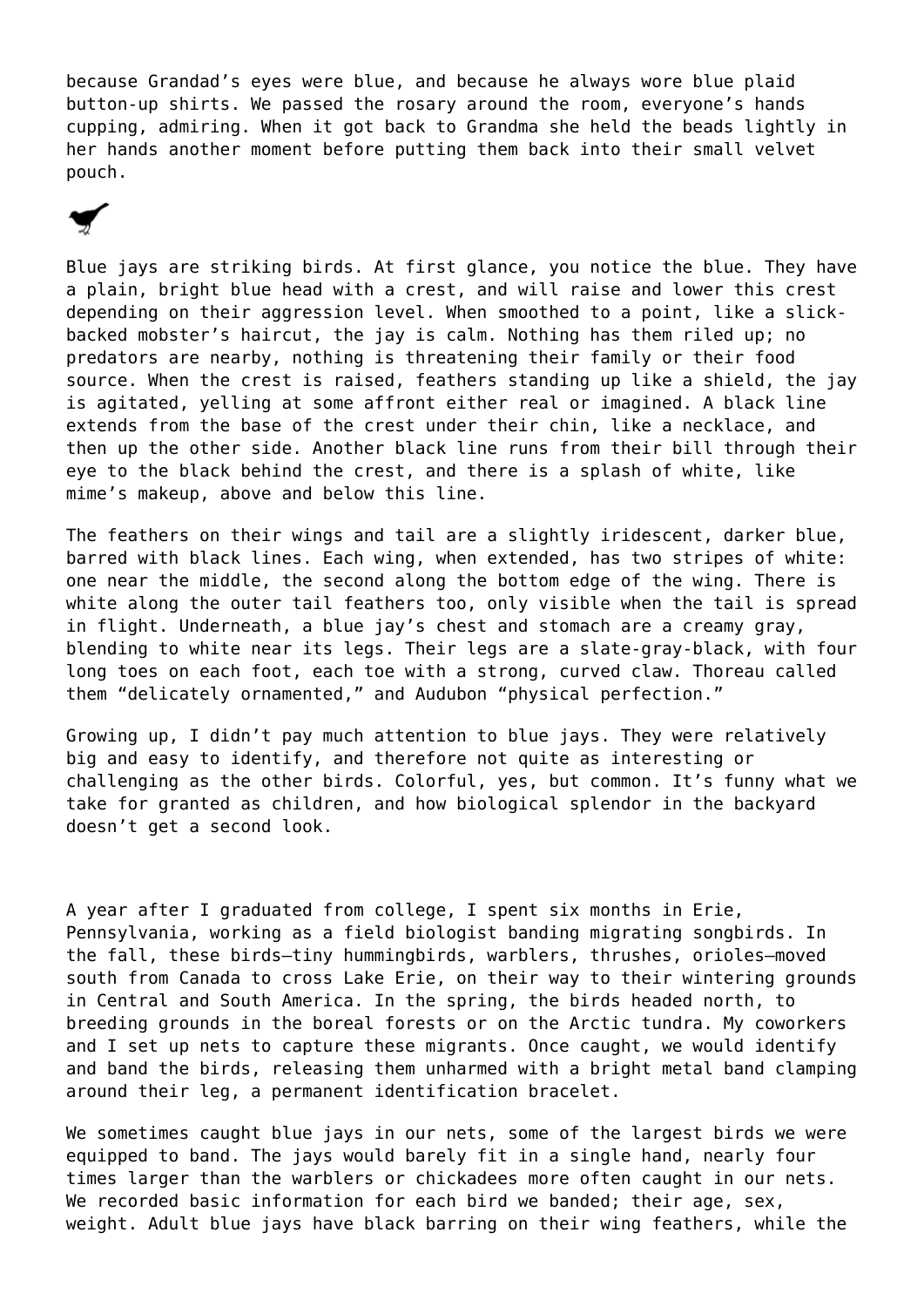young birds are unbarred, and a duller shade of blue. I'd also study their eyes, looking for the subtle ring of gray around the iris of the younger birds. Blue jay irises are brown like smooth melted chocolate, and bottomless.

To hold the birds, we use what is called the bander's grip: the bird's head between our index and middle fingers, back to palm, wings held closed and still by the rest of the fingers. This immobilizes the bird so they can't thrash around and get hurt, and also gives easy access to the leg for banding. When held in this manner, birds often grasp your pinky with their feet. Blue jays will dig their sharp claws into skin with unnerving strength, and it takes a firm touch to pry your finger from their grip.

There in Erie I learned about blue jay trances. Going to their "happy places," we called it. The other banders showed me that if you stroked a blue jay on its stomach while holding it in the bander's grip the jay would slowly go stiff. You could release your hold and the bird would lay flat in your palm, unmoving. Or, if its feet had been gripping your finger, you could dangle the blue jay upside-down, bat-like, from your thumb or index finger. There it would hang, unmoving, blinking occasionally. After a few long minutes the jay would suddenly twitch and fly away.

The next time I paid any particular attention to blue jays was at my grandad's funeral, five years later. It was February, and I traded my usual jeans and flannel for crisp black pants and a white shirt, the only clothes I had that were what my mother would consider appropriately dressy and also warm. Missoula, Montana, where I lived, was experiencing a mild winter; Ohio a harsh one. The day of the funeral service the snow fell thick and fast, piling up on the sidewalks, the cars, the roads. I borrowed a pair of my sister's black dress boots, having failed to pack coordinating footwear. I didn't have any thin dress socks, only thick wool, so I wore a pair of Halloween socks I'd left in the dresser in my childhood bedroom. The socks were bright orange, speckled with white and yellow stars and witch hats. I think Grandad would have approved.

Standing in front of the open coffin before calling hours, I stared at the small, decorative blue jays in the flower arrangements. Later, at the cemetery, I heard blue jays calling from the nearby woods. I couldn't watch the priest with her ceremony and ashes, couldn't watch my father or uncles or aunt or grandmother, but I could look out at the trees, steadfast in the falling snow, and listen to the blue jays.

Blue jays are not especially uncommon birds in this part of Ohio, the northeastern corner where the Crooked River twines through forested hills. Though they can be found in any wooded area in the state, blue jays tend to prefer the edges, the liminal habitats where forest gives way to farm field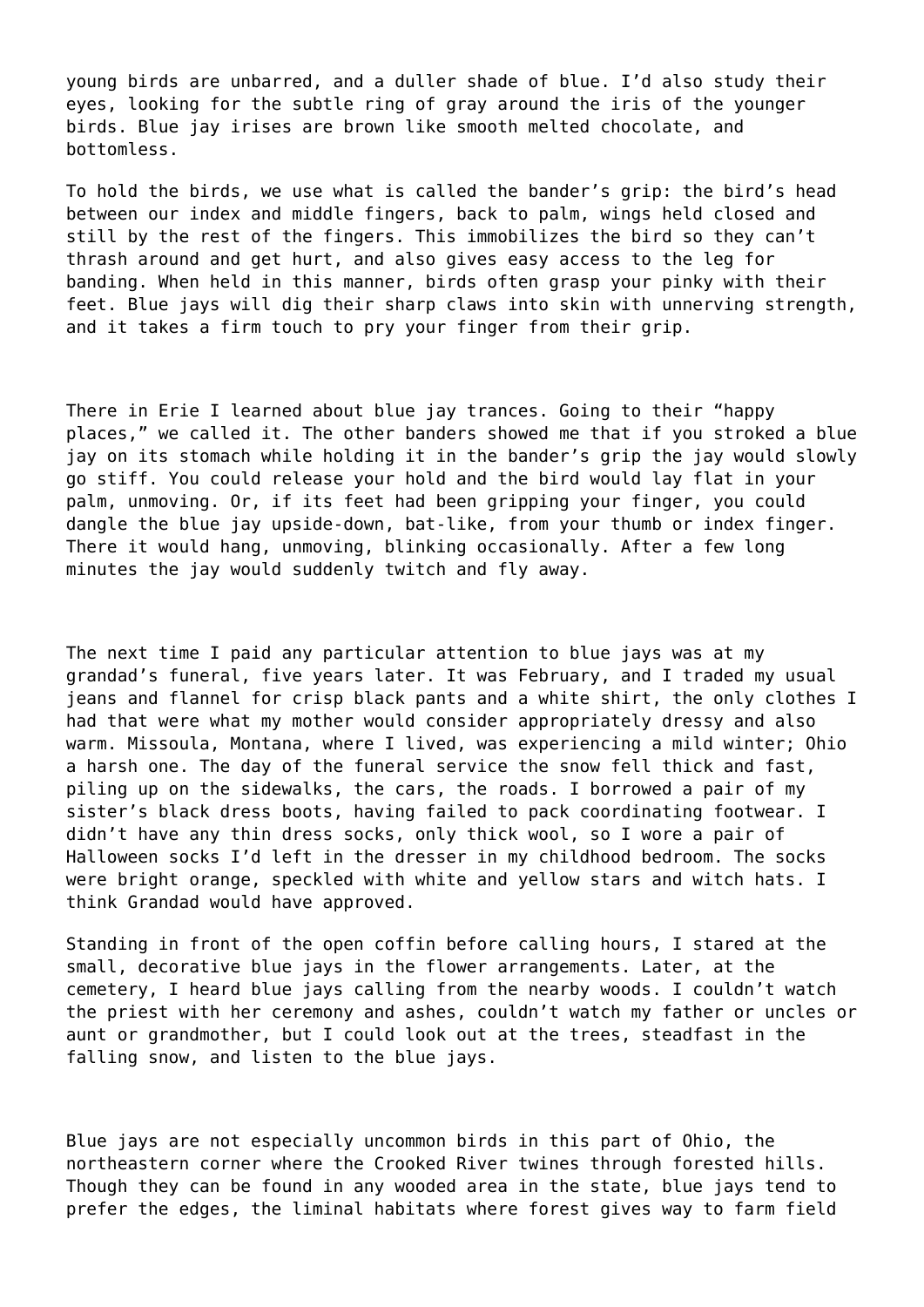or meadow. Resident birds, they are loyal to their natal habitats in a way I am not. A year before the wedding, and six months before Grandad's funeral, I moved to Montana for graduate school. Before that I was living in Wyoming; before that Colorado; before that a list of other states, East and West. For someone who studies birds for a living, this is normal. Three months here, maybe six there, working with different species and different projects, following the birds and the funding. I've spend the last few years traveling in crooked lines across the country, but I always find my way home.

Despite years of research, blue jays remain somewhat of a mystery. In the winter some migrate and others stay put, a partial migration. There are no hard-and-fast rules for their behavior, and sometimes a bird will migrate one year and the next it won't. Usually it's the younger birds that migrate, but some adults do too. Others stay, year-round residents. They stay at home, with their families, in familiar territory. There's no way to tell which blue jays will stay and which will go.

I grew up in a house surrounded by trees and farm fields, and my mother has had bird feeders since before I can remember. I don't know when I first learned the shape or call of a blue jay. They are large birds, larger than a robin but slightly smaller than a crow. In their family groups of three or four they would monopolize the feeders and deck railing, their boisterous chatter and dominating presence forcing the other birds to keep their distance. Blue jays are corvids, cousins to crows and ravens. Corvids are known for their intelligence: for their ability to cache hundreds of acorns and find them again months later, for their ability to make and use tools, for their ability to recognize human faces.

A blue jay's call is unmistakable, a piercing and harsh *jeeer*. They're the crass person yelling across a room and not caring who hears them. Sometimes jays will imitate predatory red-tailed hawks, probably to scare other birds away from the food, minimizing competition. Blue jays do produce more musical sounds, like what is called the pumphandle call, a *WHEEdle-ee* whistle that almost sounds as if it belongs on a wind-up toy; and the whisper song, a quiet song of contentment comprised of whirrs, clicks, and whistles, sung when they are alone and relaxed.

Alexander Wilson, a nineteenth century Scottish-American ornithologist, described blue jays as being, "… distinguished as a kind of beau among feathered tenants of our woods, by the brilliancy of his dress; and like most other coxcombs, makes himself still more conspicuous by his loquacity, and the oddness of his tones and gestures."

I can't imagine Grandad ever dressed like a coxcomb, not with his penchant for blue plaid and apparent disregard for the rest of his appearance. He was always presentable, but never what you'd call a dandy—though I'm sure he'd have a cheesy pun about it if he could, probably something about a 'beau' tie. The only tie I remember Grandad wearing featured the image of Donald Duck. He'd use a clothespin for a tie-clip, and would usually greet us grandchildren in his Donald Duck voice, which then prompted five or six of us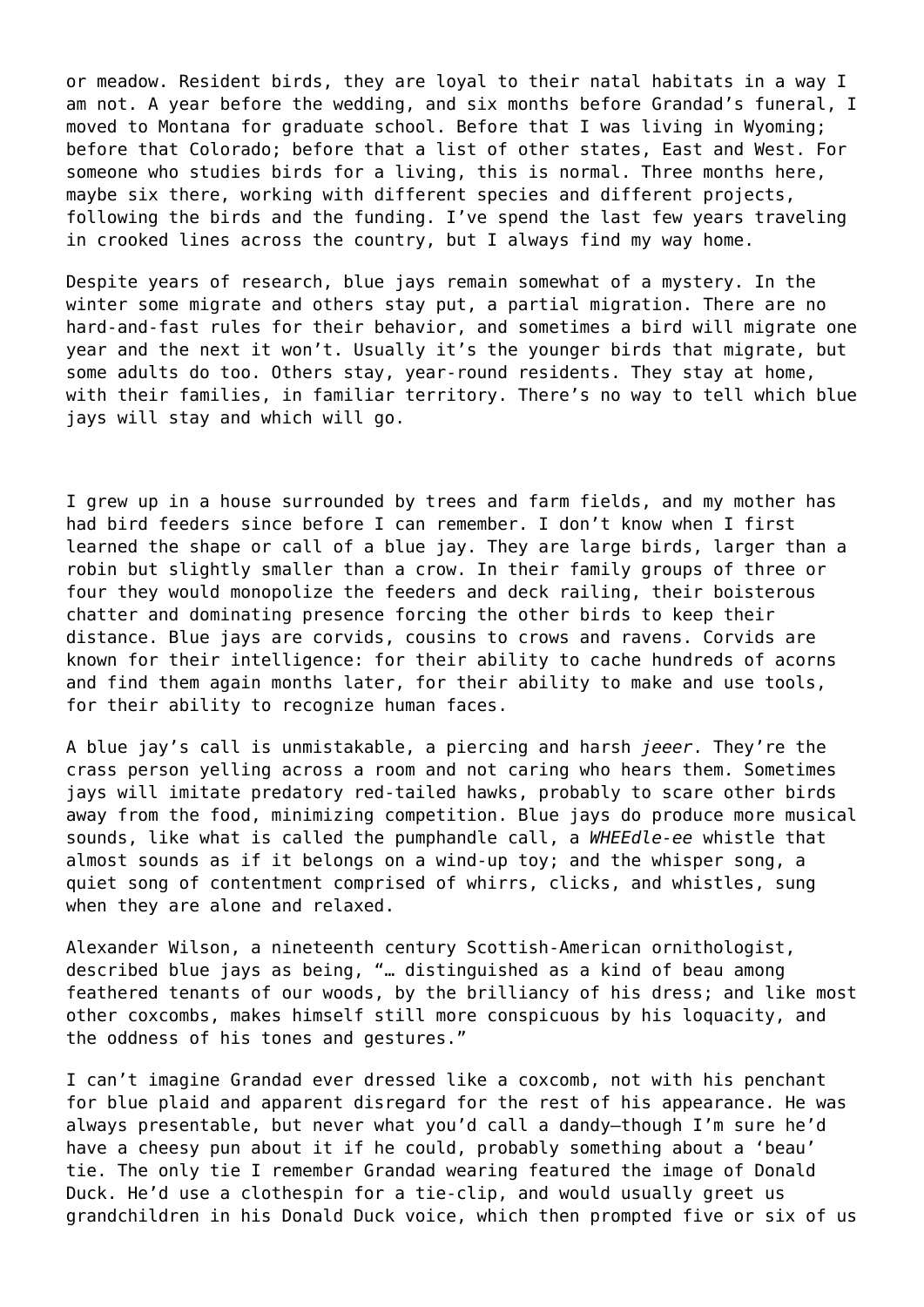to spend the next ten minutes puffing up our cheeks and drooling all over ourselves in attempts to also imitate Donald. I seem to remember my eldest cousin being the best, sometimes even better than Grandad. I was impressed by this, and I wonder how much they both practiced. The things we do for the entertainment of others.

When I think of Grandad, I remember a white beard and a smile. There were the Santa Claus years, when his normally closely-trimmed beard got a bit wild, and the unruly facial hair made him look like he'd just come from a long tramp in the woods. He always wore button-up shirts, usually a soft blue plaid, nothing like the starkly contrasting blue and black and white of a blue jay. Flipping through family photo albums, the assembled grandchildren get taller, their faces more defined, their hair longer or shorter, their clothes reflecting the current era: the 80's, the 90's, the early 2000's. But Grandad's blue plaid remained constant, never out of style—not that he would have cared. The changes over time in our albums remind me of the similar changes in my field guides: the paintings are unmistakably a chickadee or a blue jay, but as they become more modern the illustrations become more detailed. Or perhaps it's that I know what field marks to look for now. Sometimes, when I study family photographs, it's like looking at species accounts for ivory-billed woodpeckers or passenger pigeons. I know, deep down, that they're gone. But I still yearn.

I have an old book of puns, written by Bill Keene, that Grandad wanted me to have years before he died. A small slip of paper with my name written on it is taped to the cover. As a child, I took to writing out jokes and puns in the cards and letters I'd write my grandparents, my repertoire and subject matter expanding substantially once my parents had a computer with internet access. I wasn't clever enough, nor patient enough, to come up with my own jokes, as Grandad did. But those were my offerings, sometimes I think because I didn't know what else to write.

It wasn't until after I graduated from college that I started writing rhyming poems about animals for Grandad. The poems were mainly about birds that I had held or studied, and were accompanied by pictures of me holding them. When I gave him the first book, he was still able to read, to turn the pages on his own. The rhymes made him chuckle as he read them slowly aloud. I couldn't tell if he actually understood them, or if he simply enjoyed the idea of the rhymes, the way they sounded and felt in his mouth.

About a year after the first book, a trip to Asia inspired more poems and I put together a second volume. When I told my dad, he paused. Grandad's not reading anymore, he said. I hadn't been home for a visit in a few months, but this didn't surprise me. On a good day, Grandad could articulate some of the words, and could repeat the rhyming pairs. Other days he could barely hold the book up while my grandma turned the pages. But rhymes still made him smile, so I kept writing them.

Of the 27 or so poems I wrote, none involved blue jays. One of the first was simply titled "Woodpecker:"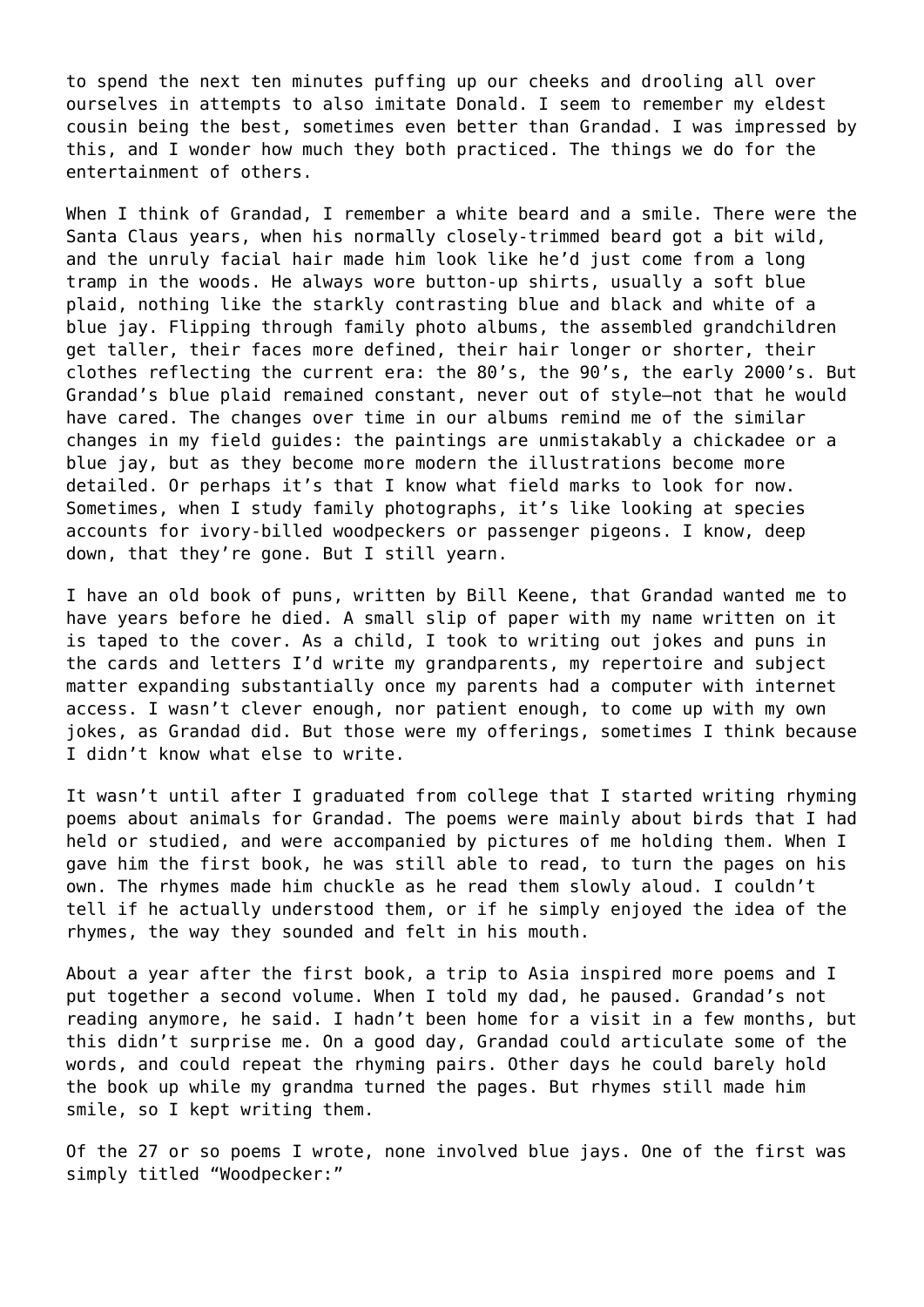How much wood has a woodpecker pecked? Only the usual amount, I suspect. They're looking for insects under the bark— What'd you think, that they'd bang up their heads for a lark?

I covered an odd assortment of specific species: Cedar Waxwing, Northern Sawwhet Owl, Blue-winged Teal, Blue-footed Booby, Raven, Roseate Spoonbill, Cooper's Hawk, Sandhill Crane, Trumpeter Swan—all birds of which I had pictures. Others poems were more general: Goose, Chicken, Woodpecker, Mockingbird, Owl, Penguin. I sometimes think of compiling my poems into a book and trying to get it published, with watercolor illustrations by one of my cousins. I haven't talked to her about this, and I haven't worked on seriously compiling a manuscript. And I haven't written any new poems since Grandad died.

A couple years ago, while waiting for a flight to Ohio in the Denver airport, I wandered into one of the gift shops that line the terminal and bought a pair of blue jay earrings. I was not particularly drawn to blue jays, not back then, though blue has always been a color I gravitate towards. Buying those earrings was an impulse, one I didn't question at the time and one I don't question now. I don't wear crosses or other religious symbols, but I do wear birds.

In bird feathers, there is no blue pigment. The color blue comes from black, which comes from the pigment melanin. This pigment is produced by the birds when they oxidize an amino acid called tyrosine, and acts as an antioxidant. Melanin, in varying concentrations, makes feathers black, brown, grey, tan, or reddish brown—earth tones. The more melanin granules in a feather, the darker the color. When these granules are arranged in a certain way, tucked neatly between tiny air pockets in the feather barbs, they are seen as blue. If those same feathers are ground to powder, the resulting dust is black. Blue isn't real, in a way. It's just a trick of the eye, a bending of light. Coherent scattering they call it, the way the light particles bounce off the structure of a feather, reflecting into our human eyes as blue. A structural color, instead of purely a pigmented one.

Feathers with melanin in them are strong. Many birds, even ones that are primarily white like gulls or snow geese, will have black flight feathers. These feathers, on a bird's wings and tail, are directly responsible for the bird's ability to fly. They take a lot of wear-and-tear; worn down from airborne particles, brushed against bushes and trees, dragged on the ground. Melanin also protects against bacteria that would break down feathers. I studied parrot feathers in a lab once, and I watched as the black feathers in their flasks of feather-eating bacteria remained seemingly unchanged while the white feathers disappeared, dissolved into the bacteria-laden medium. Melanic feathers, especially the blacks and browns and blues, hold up best.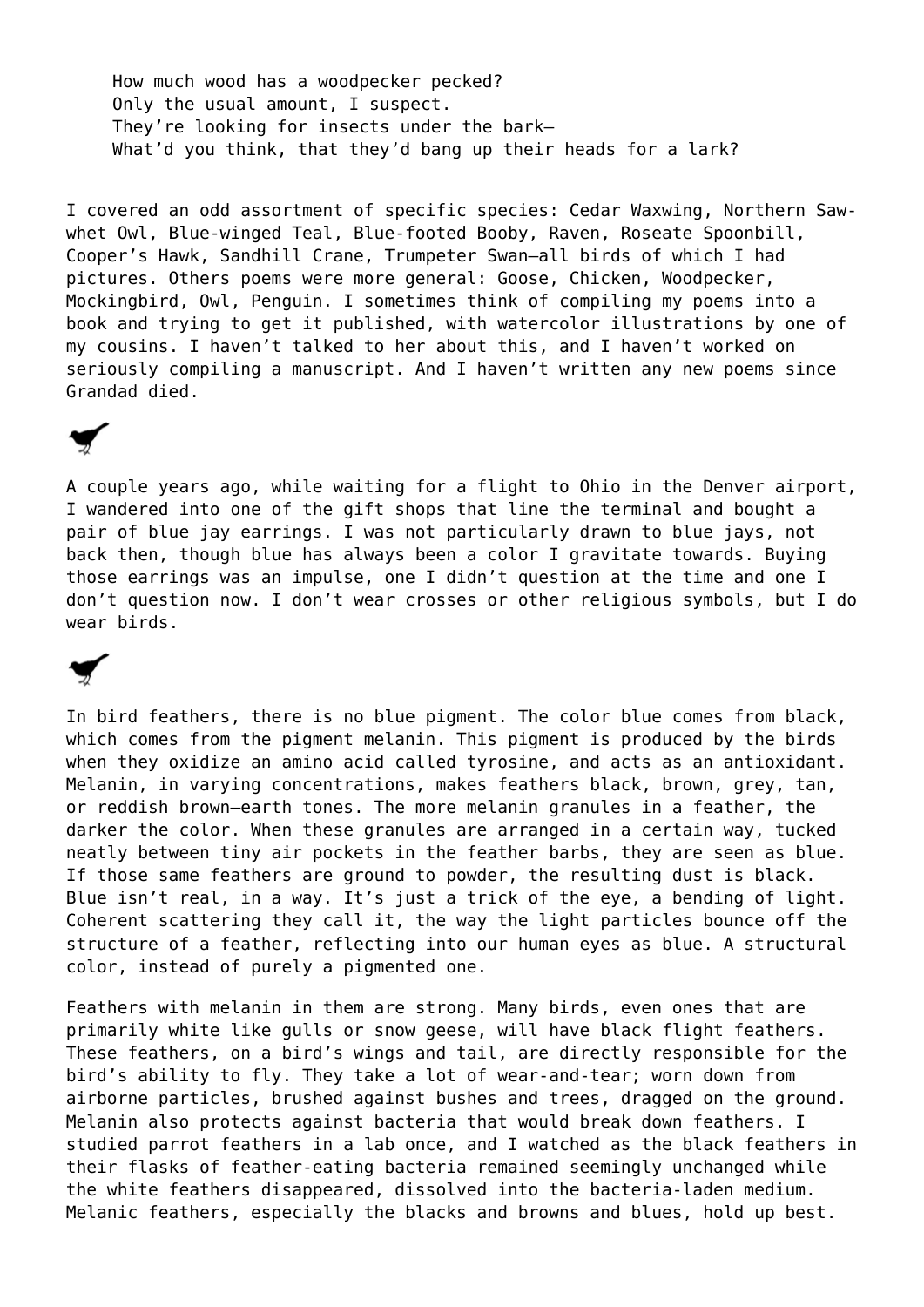Feathers grow in tubes, circular sheaths, which break apart as the feathers push up through the skin. When feathers unfurl from their sheaths to cover a bird they are dead, like mammal hair or fingernails. Each year, often multiple times a year, a bird will molt these feathers and grow new.

When memory starts to unfurl, when the Alzheimer's sets in, coherence scatters. Things that were once easy are now lost: how to drive a car, how to tie your shoes, the names of your grandchildren. But Grandad wasn't a blue jay, and I can't pretend that his coherence scattering was beautiful.

When I want to write about blue jays, I have access to reams of information. Field guides, encyclopedias, scientific studies, all seconds away from my fingertips on the internet. When I want to write about Grandad, I rely on memories, faulty at best, and on stories half-remembered from childhood. Stories I wrote for myself from pictures in old albums, piecing together threads of memory with photographic evidence. I can learn from the research that's already been done. But there will be no further line of questioning, no further hypotheses to be tested. There are still questions, but there will be no definitive answers.

One winter years ago, while home from college for Thanksgiving break, I built a snowman on the deck. It ended up being chest high, maybe three feet tall. I used seashells, mementos from years of family vacations to the coast of North Carolina now piled in Mom's flower bed, for eyes and buttons. Broken sticks for a mouth and nose, two longer branches for arms, and snapped twigs for a spiky hairdo. I stuck a suet feeder on one arm and a Frisbee full of sunflower seeds on top of its head. Then, I went back inside, stripped off my damp layers, made hot chocolate, and sat at the kitchen table in front of the window and watched. Birds came quickly through the falling snow-juncos, chickadees, cardinals. Birds of my childhood, of Ohio, of home.

I took a picture of a single blue jay, perched in the Frisbee full of bird seed on the top of my smiling snowman. The blue jay is out of focus, blurry through the sliding glass door, but you can see the mouthful of sunflower seed, the bright blue back, the black collar and dark eye. The vivid blue bird, balanced on the snow, about to fly away.



**Lauren Smith** is a recent graduate of the University of Montana's Environmental Studies master's program, where she earned an M.S. in environmental writing. In addition to being a writer she is also a field